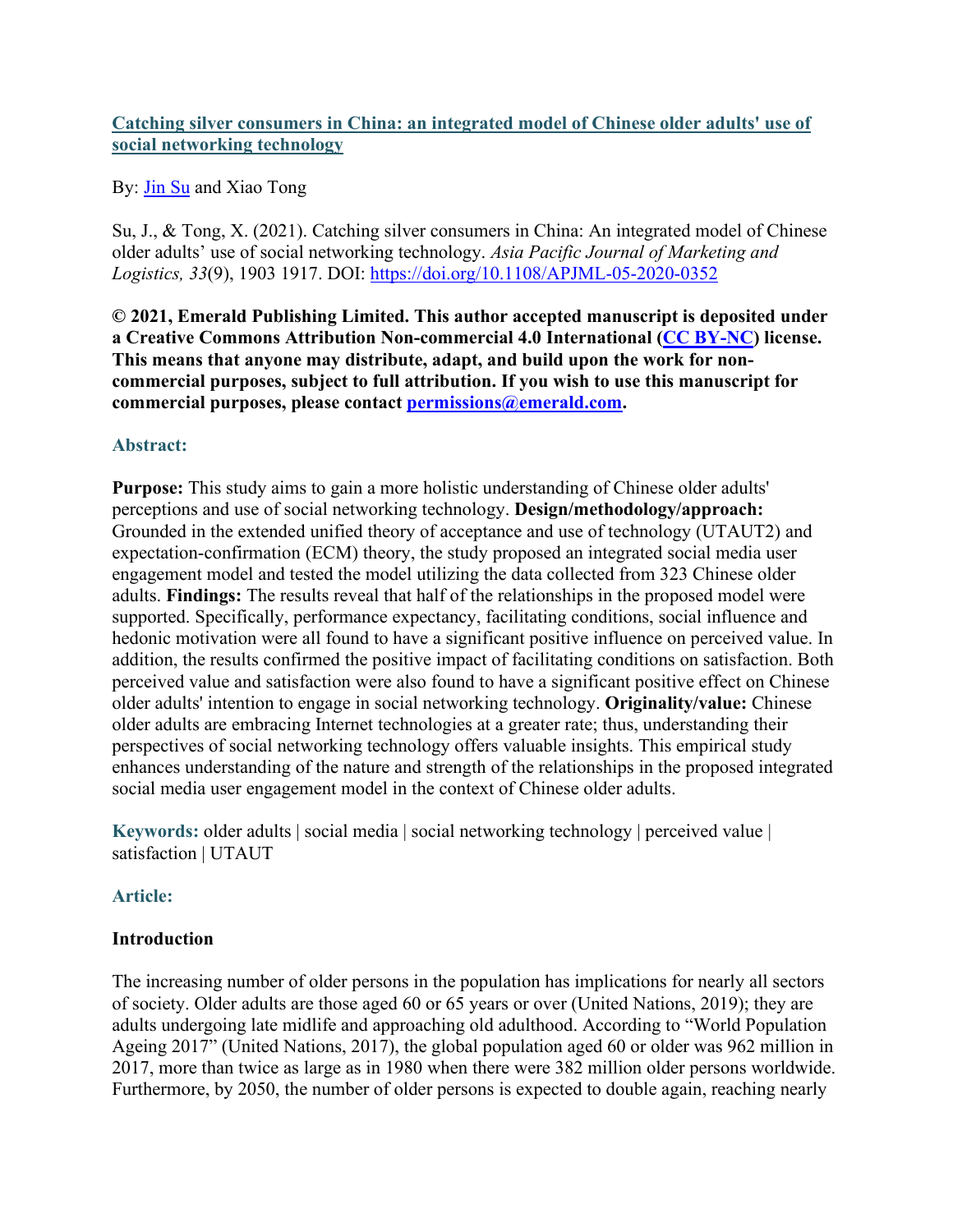2.1 billion. While often stereotyped as weak, dependent and unwilling to change, older adults today are among the most demanding customers who pursue independent, active and socially connected lifestyles (Lee and Coughlin, 2015). Contrary to social perception, older adults are aware of technological benefits and willing to try new technology (Hunsaker and Hargittai, 2018).

The rapid growth of mobile technology, the internet and various social media apps is changing older adults' lives in many ways. Social networking services (SNSs) have been viewed as the most exciting interactive interface on the internet (Hu *et al.*, 2018; Naqvi *et al.*, 2019). They enable users to communicate beyond local or social boundaries and offer possibilities to share user-generated content like photos and videos (Coelho and Duarte, 2016). The vast popularity and steadfast use of social media provide a unique opportunity for older adults (Hu *et al.*, 2018). The use of SNSs may help older adults who have reduced social engagement due to agerelated factors such as retirement connect more effectively with their social contacts. Older adults who use SNSs reported higher perceived support from friends, wider social networks and greater social connectedness (Hunsaker and Hargittai, 2018; Yu *et al.*, 2016).

Despite the potential positive impact of Internet technology on older adults, academic research attention to older adults' perceptions of Internet use has been minimal so far (Kuoppamäki *et al.*, 2017). Older adults are becoming an important market segment for all Internet-based services, but Chinese older adults' use of social networking technology is overlooked in the literature. This study aims to fill the gap through the following objectives: (1) to propose a theoretical model based on the extended unified theory of acceptance and use of technology (UTAUT2) and expectation-confirmation (ECM) framework to investigate user engagement of social networking technology, (2) to empirically test the proposed model using data collected from Chinese older adults and (3) to provide practical insights for better understanding of Chinese older adults' social media engagement behavior. The study contributes to the literature by developing an integrative model to enhance our understanding of the relationships between the drivers of social media use and older adults' engagement behavior. Moreover, it focuses on older adults in China. We draw implications for our understanding of this understudied population.

### **Literature review**

Chinese older adults and their Internet use

In 2019, China's total population was 1.4 billion; particularly, the population count of those 55 years and above was about 340 million, accounting for approximately 24% of China's total population (US Census Bureau, 2019). To put the power of this consumer segment into perspective, in 2019, the number of China's older adults alone (55 and over) was approximately equal to the entire US population (US Census Bureau, 2019). Globally, nearly one in four persons aged 60 years and over in 2017 lived in China (United Nations, 2017). The share of older people aged 60 years and over in China was projected to increase from 16% in 2017 to 35% in 2050 (United Nations, 2017).

As of March 2020, China's Internet users reached 904 million (up 75.08 million from December 2018), and the internet penetration rate was 64.5% (up 4.9% from December 2018) (China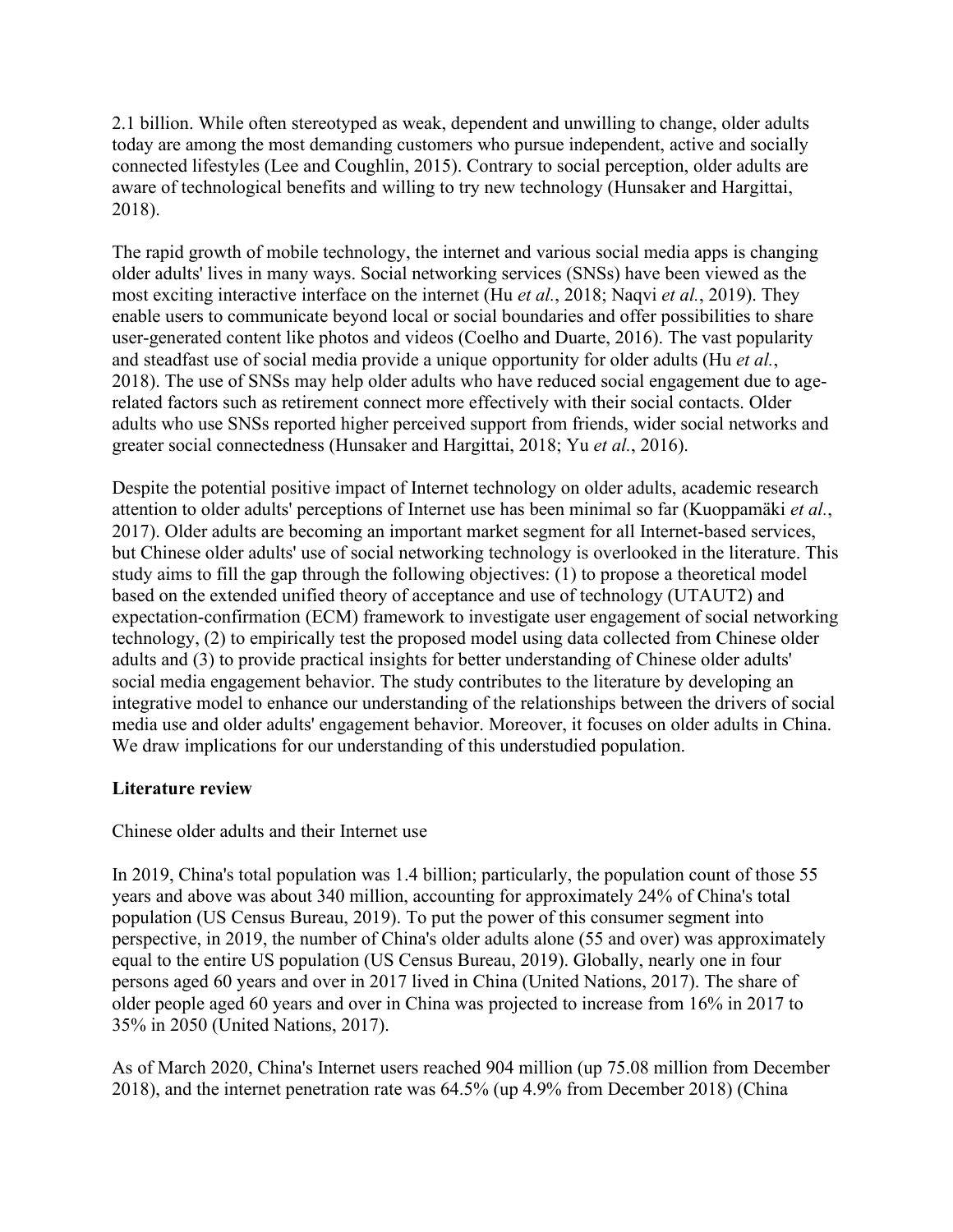Internet Network Information Center, 2020). As of March 2020, the number of mobile Internet users reached 897 million (99.3% of the total Chinese Internet user population), compared with 420 million mobile Internet users (69.3% of the total Internet users) at the end of 2012 (China Internet Network Information Center, 2013, 2020). In 2019, there were around 882 million social media users in China (Statista, 2020a, b). By 2020 March, 16.9% of China's total Internet users were 50 years and above, compared with 6.2% in 2012 (China Internet Network Information Center, 2013, 2020). From a global perspective, in 2019, a total of 17% of global Internet users were 55 years and older (Statista, 2020a, b).

### Theoretical foundation

The UTAUT2 model and ECM framework provide the theoretical foundation for the present study. Venkatesh *et al.* (2003) developed the unified theory of acceptance and use of technology (UTAUT) as a comprehensive synthesis of prior technology acceptance research. Venkatesh *et al.* (2003) proposed four key constructs in UTAUT, which are predicted to impact technology adoption and use: performance expectancy, effort expectancy, social influence and facilitating conditions. These four attitudinal dimensions act as the determinants of intention to use technology. However, the original UTAUT emphasizes the importance of utilitarian motivation and is more suitable for technology use in organizational contexts. Later, Venkatesh *et al.* (2012) modified the original UTAUT model to formulate UTAUT2 by adding three additional key constructs (price value, hedonic motivation and habit) to pay particular attention to the consumer use context. Macedo (2017) applied the UTAUT2 framework in her study and found that its applicability is well extended to the consumer context due to its comprehensiveness and high explanatory power. However, both Venkatesh *et al.* (2012) and Macedo (2017) recognized that future studies can identify other relevant factors to increase the applicability of UTAUT2 to a wide range of consumer technology use contexts. The present study is an effort to develop a more comprehensive approach by integrating an ECM perspective with the UTAUT2 framework.

ECM theory posits that before a transactional experience occurs, customers form an initial expectation for a specific product or service (Bhattacherjee, 2001). As customers acquire certain experiences with the product or service, their evaluative opinions arise from comparing original expectations against perceived performance. In the SNS context, ECM of social media use is users' perception of the congruence between expectations of social media use and the actual perceived performance. Users' satisfaction is an affective state of appraisal following social media use. When social media users perceive their usage expectations are confirmed favorably, the perceived value of their social media experience is high. The consumers' positive evaluation of their social media use leads to an overall affective state of social media use, demonstrating satisfaction and persistent engagement. Satisfied consumers are more likely to appreciate the confirmed outcome and engage in active use of social networking technology. Krasnova *et al.* (2017) and Chang and Zhu (2012) applied the ECM perspective in theorizing SNS users' continuance intentions.

Development of hypotheses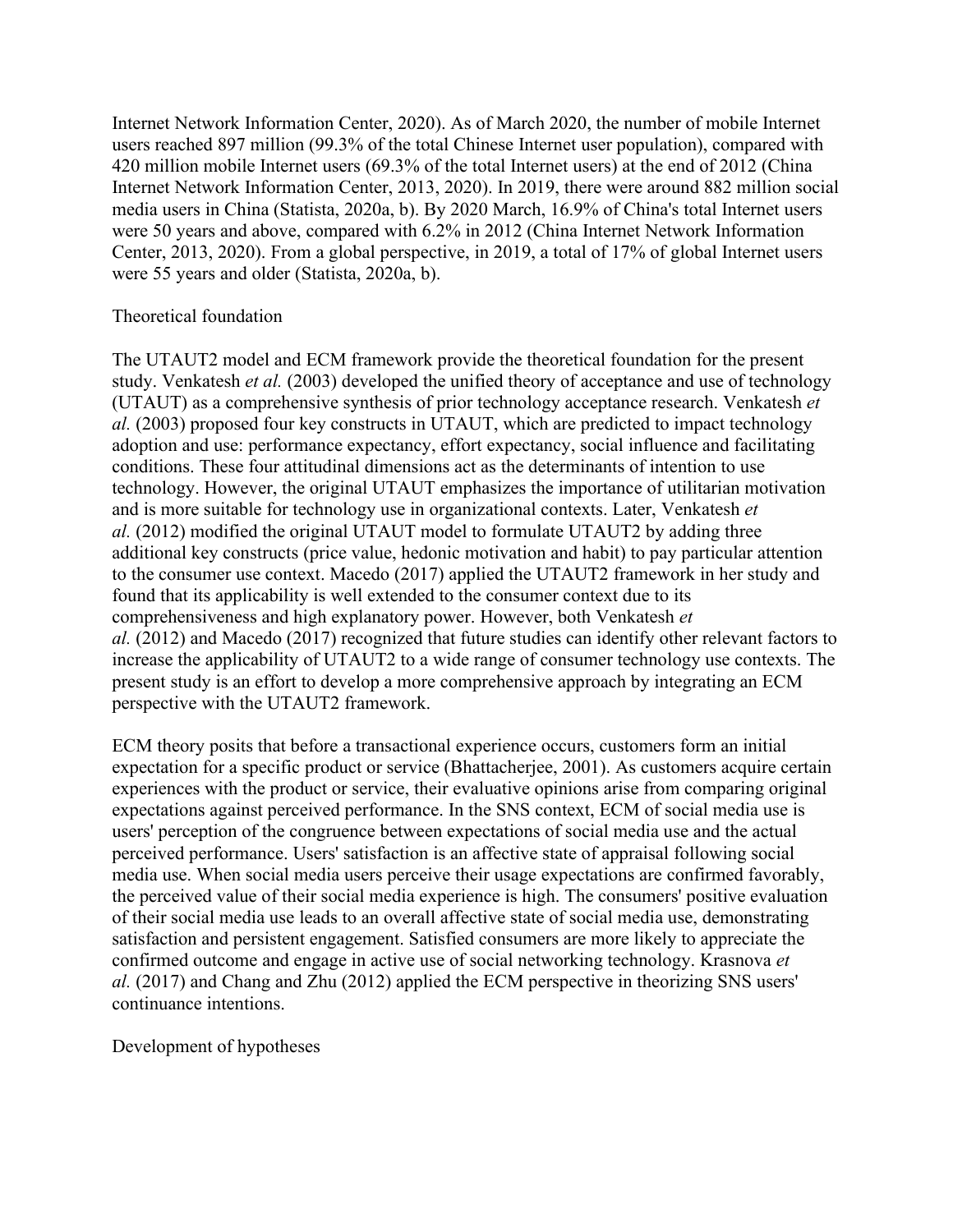## *Effect of performance expectancy on perceived value and satisfaction*

Performance expectancy is defined as the degree to which using a technology will provide benefits to consumers in performing certain activities (Venkatesh *et al.*, 2012). Performance expectancy, similar to perceived usefulness, mainly relies on the presence of a felt need (Hauk *et al.*, 2018; Venkatesh *et al.*, 2016). In this study, performance expectancy captures older adults' perceptions of the extent to which using a particular social networking technology will provide benefits to them, meet their needs and help them achieve their goals.

Focusing on examining Chinese older adults' behavior, we argue that socioemotional selectivity theory (SST) provides a relevant rationale for our study regarding older adults' needs. SST considers the dynamics of need development across people's lifespan. It maintains that as people get older and perceive their lifetime as more limited, their values and needs shift (Carstensen *et al.*, 2003). Older adults prefer activities that satisfy their life meaning and social needs (e.g. family and close social relationships). SNSs bring Chinese older adults many conveniences. They use SNSs as an important source of recreational, social and health information and an effective and efficient channel for exchanging social support and staying connected with their social ties. Thus, older adults' use of SNSs improves their sense of empowerment, life satisfaction and well-being (Coelho and Duarte, 2016; Zhou, 2019). Our extensive literature review supports a positive impact of performance expectancy on SNS users' perceived value and satisfaction in the context of older adults (Coelho and Duarte, 2016; Macedo, 2017; Yu *et al.*, 2016; Zhou, 2019). Thus, we hypothesize:

*H1a.* Performance expectancy positively and strongly influences perceived value.

*H1b.* Performance expectancy positively and strongly influences satisfaction.

# *Effect of effort expectancy on perceived value and satisfaction*

Effort expectancy refers to the degree of ease associated with consumers' use of technology (Venkatesh *et al.*, 2012). It captures older adults' perception of the extent to which they feel comfortable using social media. Studies show that individuals' learning abilities are influenced by their fluid cognitive abilities, such as the effectiveness of working memory, memory capacity, processing abilities and ability to coordinate simultaneous activities (Hauk *et al.*, 2018). As increased age is found to be associated with decreased fluid cognitive abilities, older adults generally face physical and cognitive barriers and have lower technology familiarity (Lee and Coughlin, 2015). It becomes more difficult for older adults to develop new technology-related skills and learn complex operation procedures (Berkowsky *et al.*, 2018; Hauk *et al.*, 2018).

In the context of older adults' use of SNSs, while it is important to meet their needs by offering practical benefits of SNSs, it is critical that older adult users are not overwhelmed with too many features and options (Lee and Coughlin, 2015). When older adults feel comfortable using social networking technology, they are more likely to identify its perceived value and feel more satisfied with using it in their daily lives. Our extensive literature review supports that the degree of ease associated with the use of SNS has a strong effect on older adults' attitudes toward SNS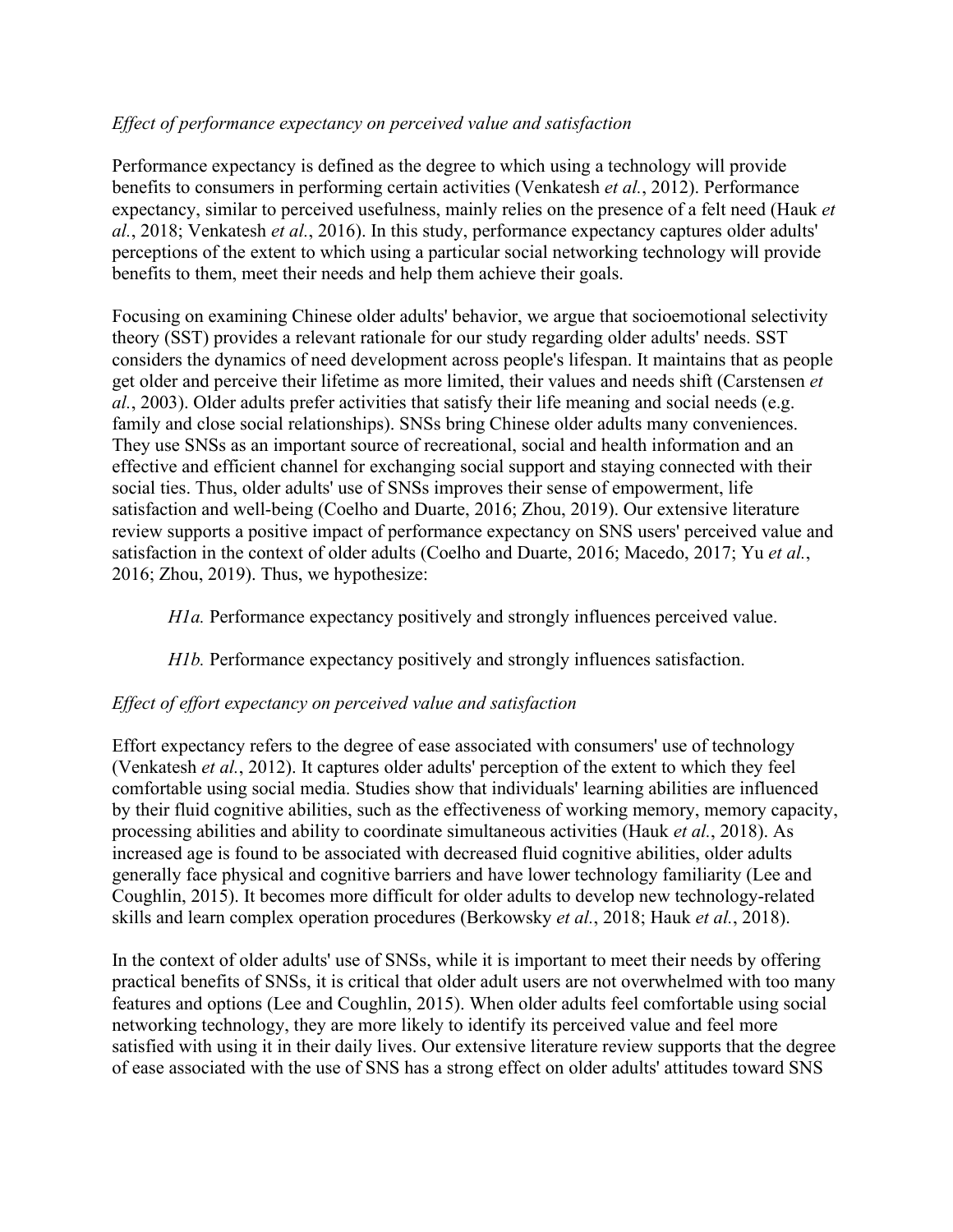(Coelho and Duarte, 2016; Hauk *et al.*, 2018; Hunsaker and Hargittai, 2018; Macedo, 2017; Zhou, 2019). Thus, we hypothesize:

*H2a.* Effort expectancy positively and strongly influences perceived value.

*H2b.* Effort expectancy positively and strongly influences satisfaction.

## *Effect of social influence on perceived value and satisfaction*

As people socially interact, they undergo various social influences that shape their perceptions. Several closely related theories, such as the theory of planned behavior and the technology acceptance model, include the impact of subjective norms in technology acceptance decisions. In this study, social influence, a construct similar to subjective norms, captures Chinese older adults' perceptions of the importance attributed to using social media by those who are important in their lives, such as family, friends or people whose opinions are valued. Older adults are more likely to place increased salience on social influences. They seem to depend more on social factors, especially the participation of others to whom they closely relate (Hauk *et al.*, 2018). Previous research demonstrates a direct effect of social influence on older adults' use of computers and the internet (Macedo, 2017). Their decision to use social media largely follows their children's, grandchildren's, close friends' and community members' participation (Lee and Coughlin, 2015). With more of their friends, family members and peers using social media, older adults are more likely to identify its perceived value and feel more satisfied with their experience (Macedo, 2017; Zhou, 2019). Thus, we hypothesize:

*H3a.* Social influence positively and strongly influences perceived value.

*H3b.* Social influence positively and strongly influences satisfaction.

### *Effect of facilitating conditions on perceived value and satisfaction*

Facilitating conditions refer to consumers' perceptions of the resources and support available to perform a behavior (Venkatesh *et al.*, 2012). They capture older adults' perception of the environmental barriers or availability of resources related to the use of social networking technology. Past research on information and communication technology (ICT) acceptance in older adults frequently reveals computer anxiety and generally negative views (Berkowsky *et al.*, 2018; Hauk *et al.*, 2018). Facilitating conditions include access, resources, knowledge and availability of social and technical support. It is highly recommended that novice users are supported by an Internet-savvy mentor/friend/family member to get acquainted with data privacy protection issues, registration processes, discussions and sharing content and other relevant information (Zhou, 2019). When older adults receive more support, they will be more likely to perceive the value of using SNSs. Facilitating conditions enhance older adults' awareness of technology and their Internet and social media self-efficacy, foster a sense of social inclusion and open more opportunities to use technology. Older adults' perception of facilitating conditions is important to them and strongly influences their perceived value of social media and their affective state of social media involvement and engagement (Lee and Coughlin, 2015; Macedo, 2017). Thus, we hypothesize: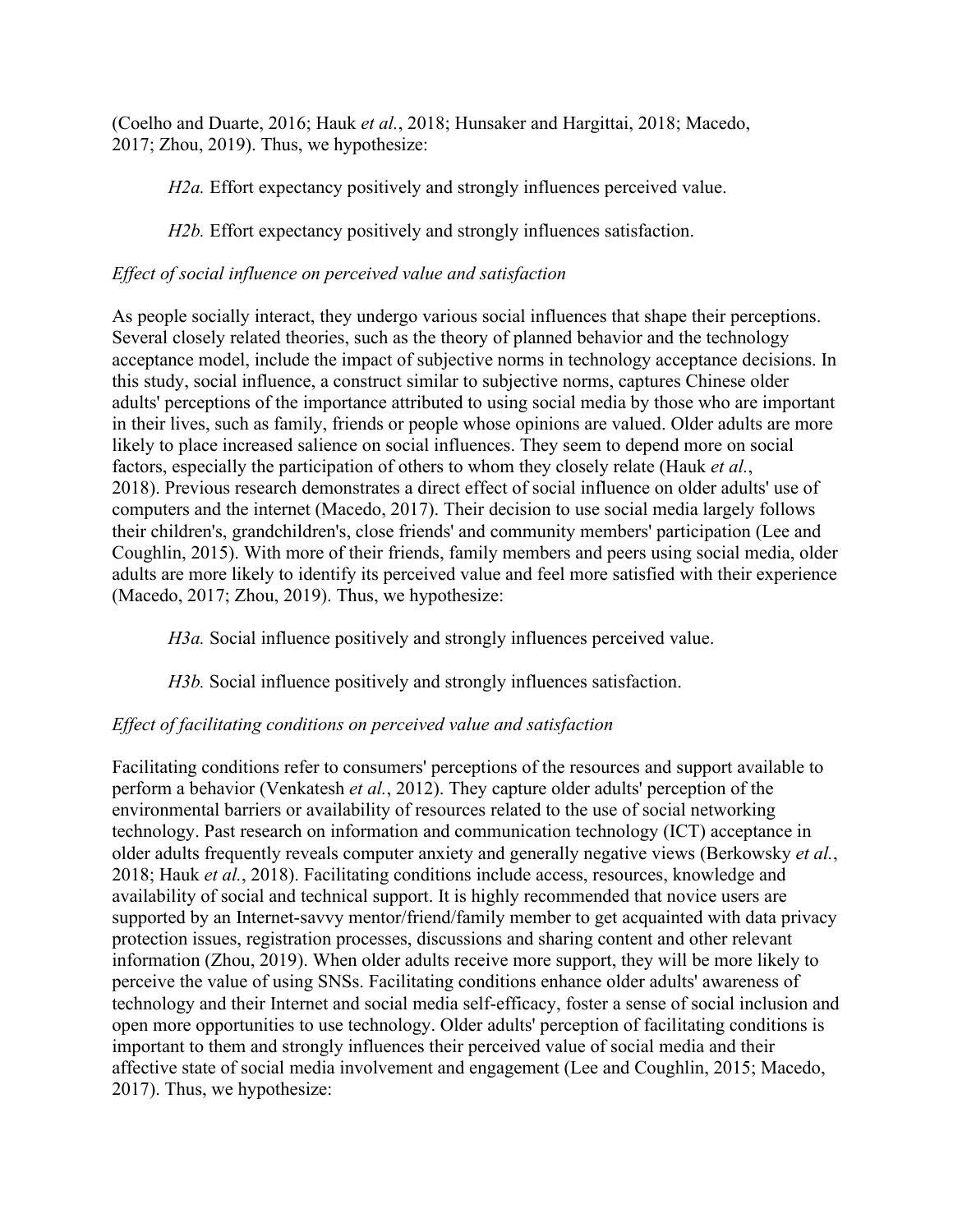*H4a.* Facilitating conditions positively and strongly influences perceived value.

*H4b.* Facilitating conditions positively and strongly influences satisfaction.

## *Effect of hedonic motivation on perceived value and satisfaction*

Hedonic motivation refers to the pleasure derived from activities. It has been shown to play an essential role in determining technology use in the consumer-use context (Venkatesh *et al.*, 2012). Integrating hedonic motivation into UTAUT2 complements UTAUT's strongest predictor, which emphasizes utility (Venkatesh *et al.*, 2012). Hedonic motivation is based more on affective or emotional gratification and is more subjective and experiential. Recent studies by Macedo (2017) and Kim *et al.* (2013) supported the role of hedonic motivation in consumer adoption of Internet and mobile technology.

In the social media context, Martín-Consuegra *et al.* (2019) maintained that hedonic motivation stimulates browsing on social media sites; enhances interaction with the tools, apps and social media content; and furthers perceived value and satisfaction. SNSs feature many enjoyable tools and applications. Older adults' experience in SNSs can satisfy their intrinsic needs and lead to higher perceived value and satisfaction when the experience provides fun and excitement. Thus, we hypothesize:

*H5a.* Hedonic motivation positively and strongly influences perceived value.

*H5b.* Hedonic motivation positively and strongly influences satisfaction.

# *Effect of perceived value on engagement intention and the mediating role of satisfaction in the perceived value-engagement intention relationship*

The marketing literature characterizes perceived value as customers' overall assessment of product or service utility based on a perception of what is received (benefits they gain) and what is given (price they pay) (Yang and Peterson, 2004). Individuals use social media for information sharing and social relationship development to satisfy their personal, social and emotional needs. The perceived emotional, affective and social benefits of using social media enhance older adults' quality of life and social connectivity. Perceived costs for social media use include monetary payments and nonmonetary sacrifices. Monetary payments consist of Internet connection costs (broadband); mobile service subscription; cost of computer, tablet or smartphone; and cost of computer and Internet skills training. Nonmonetary sacrifices could include time, anxiety about learning social media operations and stress experienced by consumers when adopting and using social media.

According to Oliver (1999), satisfaction is defined as pleasurable fulfillment. From a service marketing viewpoint, satisfaction relates to customers' affective state and subsequent feelings toward an offering derived from their evaluation of service consumption experience (Hu *et al.*, 2018; Oliver, 1999). Satisfaction with social media use refers to a positive affective feeling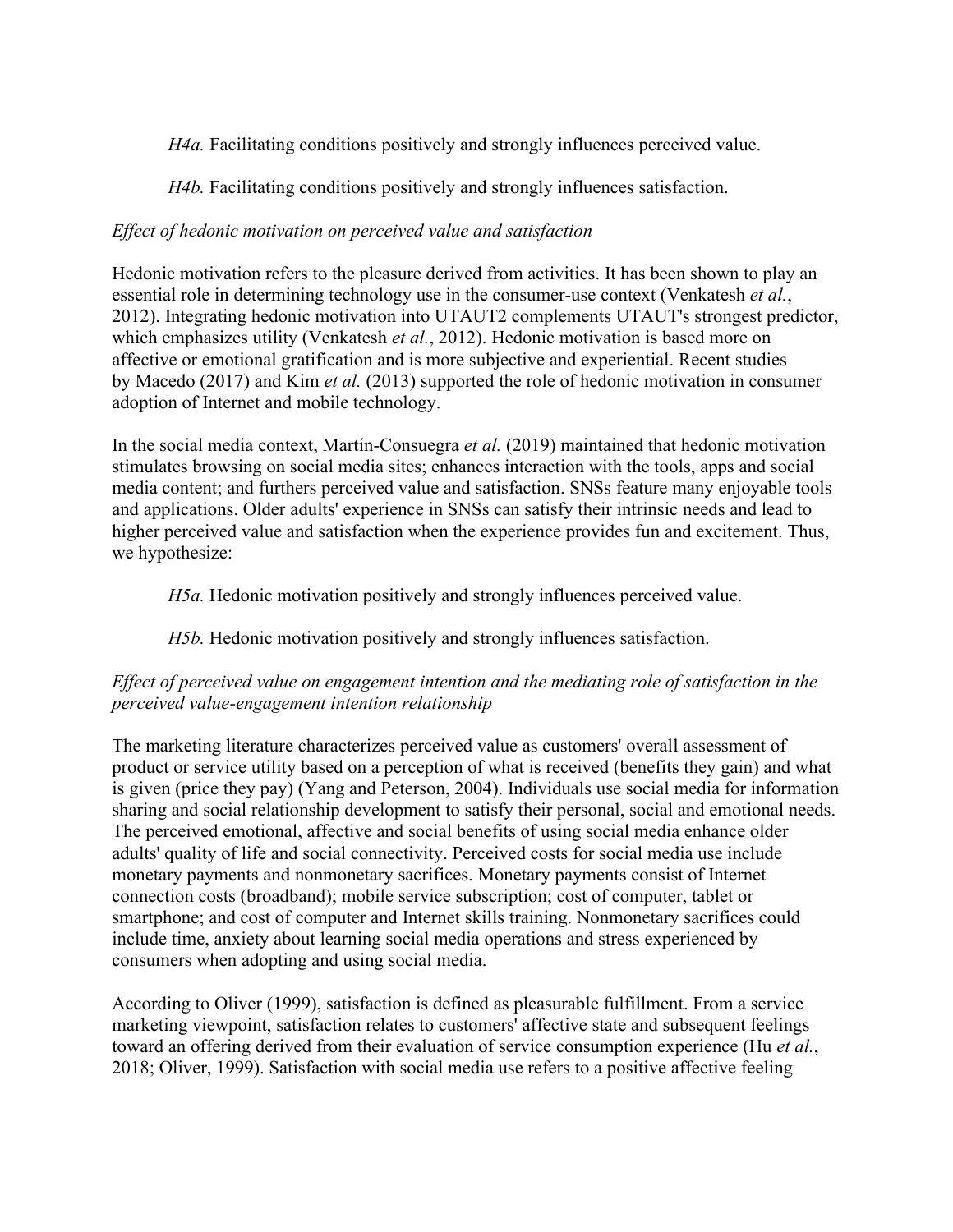toward social media use and relies on users' perceptions and evaluations of social media features and actual performance (Hu *et al.*, 2018).

Previous research provides convincing evidence that affect is significantly influenced by cognition and demonstrates that perceived value represents customer cognitive assessment of the nature of relational exchanges with their service suppliers, and satisfaction reflects customers' overall affective feeling derived from the perceived value of the online service (Yang and Peterson, 2004). In a study of mobile users, Kim *et al.* (2013) confirmed that perceived value strongly and positively influences US mobile users' satisfaction. Thus, we hypothesize:

*H6a.* Perceived value positively and strongly influences satisfaction.

Continuous engagement in social networking technology is defined as the state of being involved, occupied and intrinsically interested in using social media (Kim *et al.*, 2013). Engagement relates to user experience characterized by attributes of affect, attention, curiosity, interactivity, motivation and so forth (O'Brien and Toms, 2008). Engagement is not a momentary and specific state; rather, it is a more persistent and pervasive affective-cognitive state (Kim *et al.*, 2013). Kim *et al.*'s (2013) study of mobile users maintained that perceived value strongly affects their engagement intention. Positive and favorable user experience is more likely to lead to long-term use arising from consumers' consideration of value received (Berkowsky *et al.*, 2018; Hu *et al.*, 2018). Thus, we hypothesize:

*H6b.* Perceived value positively and strongly influences engagement intention.

Satisfied customers are more likely to possess a higher involvement intention and recommend the product/service to their acquaintances (Oliver, 1999; Yang and Peterson, 2004). When people achieve a higher level of satisfaction with social media use, a mental linkage between usage behavior and situational cues is activated (Hu *et al.*, 2018), and they exhibit active involvement, leading to the formation of engagement behavior. Findings of Kim *et al.* (2013) and Gao and Bai (2014) supported the positive impact of satisfaction on mobile users' engagement intention. Thus, we hypothesize:

*H7.* Satisfaction positively and strongly influences user's engagement intention with social media.

Figure 1 illustrates the holistic and integrative conceptual framework, which is deemed suitable to explain the social media use behavior of Chinese older adults.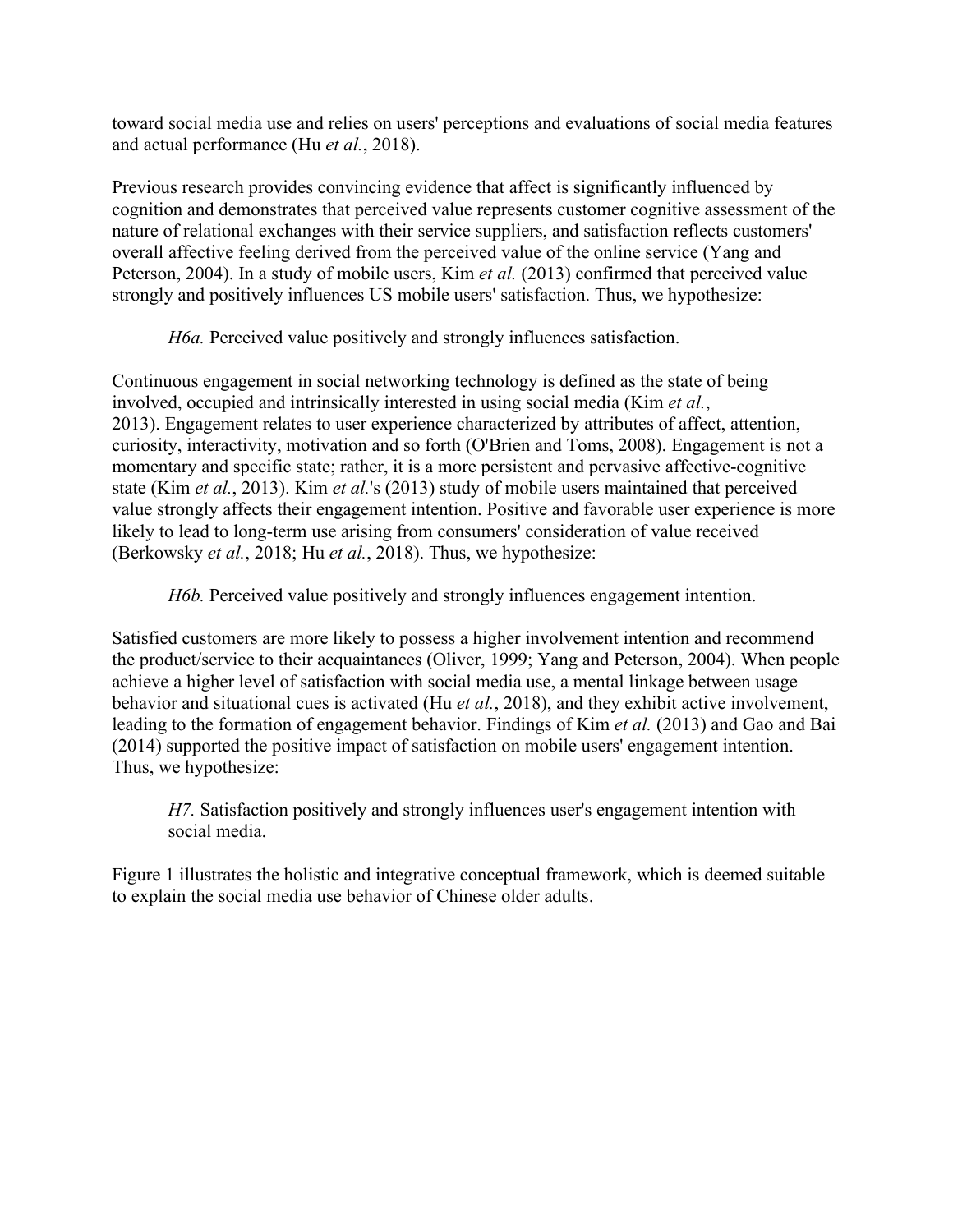

**Figure 1.** Research model and hypotheses

### **Research method**

A survey was designed to test the proposed research model. The questionnaire had two parts: a demographic profile and the items of the constructs. We used measures adapted from past research, with modifications to suit the context of social media. Twenty-four items were used to measure the eight constructs in this study. The scale items for performance expectancy, effort expectancy, social influence, facilitating conditions and hedonic motivation were adapted from Venkatesh *et al.* (2012), and the measurement items for perceived value, satisfaction and social media engagement were adapted from Kim *et al.* (2013). The items were measured using a five-point Likert-type scale, ranging from "strongly disagree" (1) to "strongly agree" (5). Each item was translated into Chinese following Brislin's (1980) translation-back translation method by two Chinese researchers fluent in both English and Chinese. Furthermore, Douglas and Craig's (2007) collaborative and iterative approach was integrated to ensure that valid and reliable measurements were developed. Social networking platforms in China were chosen as the study stimuli. Qualtrics software was used to develop an online survey.

In this study, the target respondents are people aged 50 and over. The Institutional Review Board (IRB) is a committee established to review and approve applications for research projects involving human subjects. To ensure that the rights, privacy and welfare of the participants in this study were appropriately protected, we submitted the IRB application before the research was conducted. After the IRB application was approved, a pre-test of the online survey was performed with 15 Chinese older adults who were smartphone social media users. The respondents were asked to comment on the questionnaire, including the wording of the scales, the instrument's length and the questionnaire format. In the data collection, survey invitations with the online Qualtrics survey link were distributed to older adults (most were retired people) through WeChat (a powerful social media platform in China), as it allows the researchers to reach respondents over a wide geographic area quickly and efficiently. The survey's instructions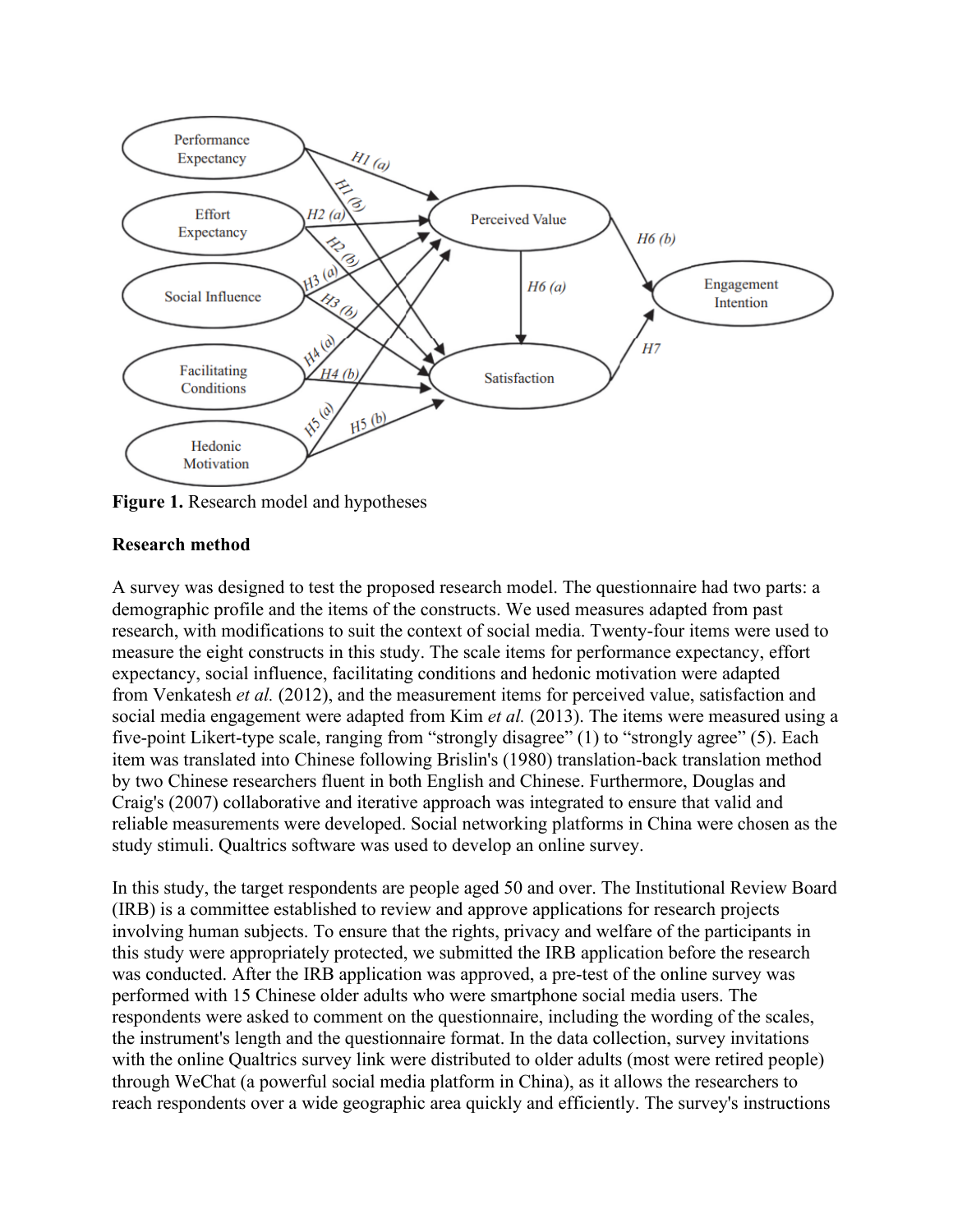include a clear statement that the survey respondents should be people aged 50 or above. A screening question was placed at the beginning of the questionnaire to ensure only adults aged 50 and older took the survey. A snowball sampling method employing personal contacts was used to increase the sample size. In total, a sample of 331 responses was collected from China, and 323 responses were complete and valid for data analysis.

### **Results**

Demographic characteristics

Of the respondents, 23.8% were between 50 and 54 years old; 31.9% were 55–64 years old, 26.3% were 65–74 years old and 17.9% were 75 or older. Seventy percent of the sample respondents were females and 30% were males. In terms of educational background, 40.6% of participants had college and above degrees. Most respondents were retired (73.1%) and lived with their spouse or children (91.3%).

Reliability and validity of the measurement model

First, to examine the internal consistency of the items, we checked Cronbach's alpha coefficients for the scales. Cronbach's alpha coefficients for all constructs met the recommended cut-off value of 0.70. As a result, all the constructs were acceptable, and a total of 24 items were retained for the eight latent variables in the study.

Then, we performed a confirmatory factor analysis (CFA) for the measurement model using Amos 25.0. The fit statistics in the measurement model indicated that all criteria met the recommended values:  $(x^2)/df = 1.96$  ( $p < 0.00$ ); Goodness-of-fit index (GFI) = 0.90; adjusted goodness-of-fit index  $(AGFI) = 0.86$ ; comparative fit index  $(CFI) = 0.97$ ; root mean square residual  $(RMR) = 0.02$ ; and the root mean square error of approximation  $(RMSEA) = 0.05$ . All factor loadings, ranging from 0.63 to 0.93, were significant, indicating convergent validity (Hair *et al.*, 2010). The unidimensionality and convergent validity of the constructs were further assessed by composite reliability and the AVE. The composite reliability values for all the constructs, ranging from 0.91 to 0.96, are above the criteria of 0.7 (Hair *et al.*, 2010). The AVEs, ranging from 0.66 to 0.93, satisfy the criteria of 0.5 (Hair *et al.*, 2010). Table 1 shows the evaluation of the measurement model. Also, the square root of the AVE value for each latent construct was greater than the correlations between the construct and all others in the model, showing satisfactory discriminant validity of the measurement model (Hair *et al.*, 2010).

### Structural model

The hypotheses illustrated in Figure 1 were tested collectively using structural equation modeling (SEM) performed in Amos. This approach is particularly appropriate for testing theoretically justified models. Each indicator was modeled in a reflective manner (as in CFA); the eight constructs were linked as hypothesized (Figure 1), and model estimation was done using the maximum likelihood technique.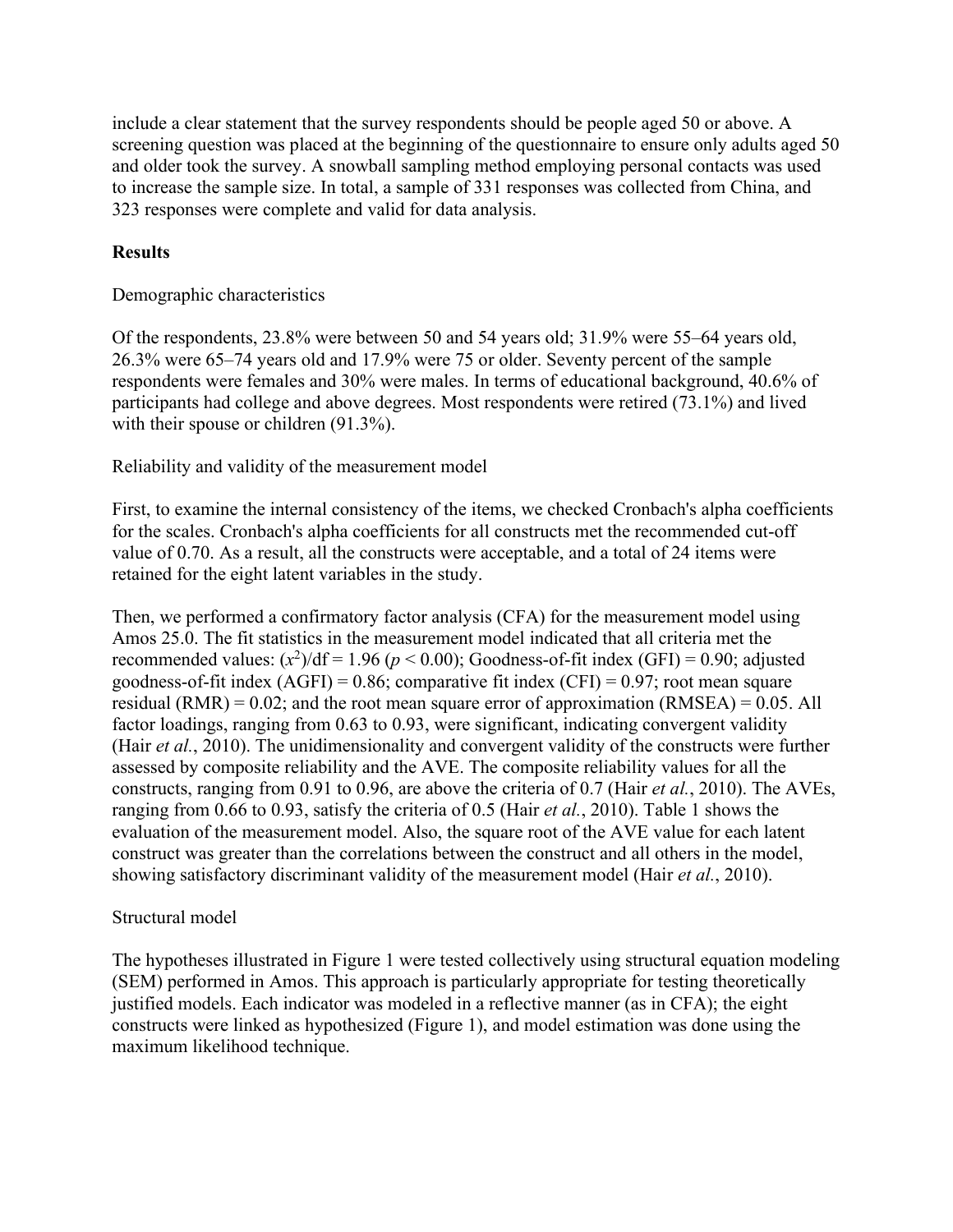|  |  | <b>Table 1.</b> Confirmatory factor analysis for the constructs |  |  |  |  |  |
|--|--|-----------------------------------------------------------------|--|--|--|--|--|
|--|--|-----------------------------------------------------------------|--|--|--|--|--|

| Latent variables and observed indicators                                                 | <b>Standardize</b><br>factor loading | $t$ -value <sup>3</sup> |
|------------------------------------------------------------------------------------------|--------------------------------------|-------------------------|
| Performance expectancy ( $\alpha = 0.92$ , CR = 0.95, AVE = 0.93 <sup>1</sup> )          |                                      |                         |
| 1. Using social media mobile app X helps me accomplish things more quickly               | 0.93                                 | $-2$                    |
| 2. Using social media mobile app X increases my productivity                             | 0.91                                 | 22.60                   |
| <i>Effort expectancy (<math>\alpha = 0.93</math>, CR = 0.96, AVE = 0.87)</i>             |                                      |                         |
| 1. Learning to use social media mobile app X is easy for me                              | 0.92                                 |                         |
| 2. My interaction with social media mobile app $X$ is clear and understandable           | 0.90                                 | 25.23                   |
| 3. I find social media mobile app $X$ easy to use                                        | 0.89                                 | 24.72                   |
| Facilitating conditions ( $\alpha = 0.82$ , CR = 0.91, AVE = 0.66)                       |                                      |                         |
| 1. I have the resources necessary to use social media mobile app $X$                     | 0.74                                 |                         |
| 2. I have the knowledge necessary to use social media mobile app $X$                     | 0.82                                 | 14.24                   |
| 3. I can get help from others when I have difficulties using social media mobile app $X$ | 0.78                                 | 13.55                   |
| 4. Social media mobile app $X$ is compatible with other technologies I use               | 0.63                                 | 10.80                   |
| Social influence ( $\alpha = 0.90$ , CR = 0.96, AVE = 0.83)                              |                                      |                         |
| 1. People who are important to me think I should use social media mobile app $X$         | 0.84                                 |                         |
| 2. People who influence my behavior think I should use social media mobile app $X$       | 0.89                                 | 19.84                   |
| 3. People whose opinions I value prefer I use social media mobile app $X$                | 0.86                                 | 18.80                   |
| <i>Hedonic motivation (<math>\alpha = 0.93</math>, CR = 0.96, AVE = 0.87)</i>            |                                      |                         |
| 1. Using social media mobile app X is fun                                                | 0.88                                 |                         |
| 2. Using social media mobile app X is enjoyable                                          | 0.89                                 | 22.89                   |
| 3. Using social media mobile app $X$ is very entertaining                                | 0.92                                 | 24.52                   |
| Perceived value ( $\alpha = 0.86$ , CR = 0.94, AVE = 0.79)                               |                                      |                         |
| 1. Using social media mobile app $X$ is an enjoyable experience                          | 0.89                                 |                         |
| 2. The overall value of my experience using social media mobile app $X$ is outstanding   | 0.88                                 | 22.22                   |
| 3. Using social media mobile app X represents good use of my time and money              | 0.73                                 | 15.88                   |
| Satisfaction ( $\alpha = 0.87$ , CR = 0.95, AVE = 0.88)                                  |                                      |                         |
| 1. Based on my total bill payments, I am satisfied with my use/engagement in social      |                                      |                         |
| media mobile app X                                                                       | 0.89                                 |                         |
| 2. Based on my total time spent, I am satisfied with my use/engagement in social         |                                      |                         |
| media mobile app X                                                                       | 0.86                                 | 17.48                   |
| Engagement Intention ( $\alpha = 0.89$ , CR = 0.95, AVE = 0.77)                          |                                      |                         |
| 1. I am going to continue to engage in social media mobile app $X$                       | 0.93                                 |                         |
| 2. I am willing to recommend engagement in social media mobile app $X$ to someone        | 0.93                                 | 28.82                   |
| 3. I will always try to use social media mobile app $X$ in my daily life                 | 0.73                                 | 17.05                   |
| 4. I plan to continue to use social media mobile app $X$ frequently                      | 0.78                                 | 16.45                   |

**Note(s):** 1.  $\alpha$  = Cronbach's alpha, CR = composite reliability, AVE = average variance extracted

2. "–" means the path parameter was set to 1; therefore, no *t*-value was given

3. All loadings are significant at 0.001 level

The goodness-of-fit of the structural model was comparable to the previous CFA model. The fit indices indicated that the structural model was acceptable  $((x^2/df) = 1.98 (p < 0.00)$ ; GFI = 0.90; AGFI =  $0.86$ ; CFI =  $0.97$ ; RMR =  $0.02$ , and RMSEA =  $0.05$ ). The path parameters between exogenous and endogenous constructs in the structural model were examined to determine whether to accept the proposed relationships. The estimations from the structural model reveal that half of the relationships in the proposed model were supported (Table 2). Specifically, performance expectancy, facilitating conditions, social influence and hedonic motivation were found to have a significant positive influence on perceived value. In addition, the results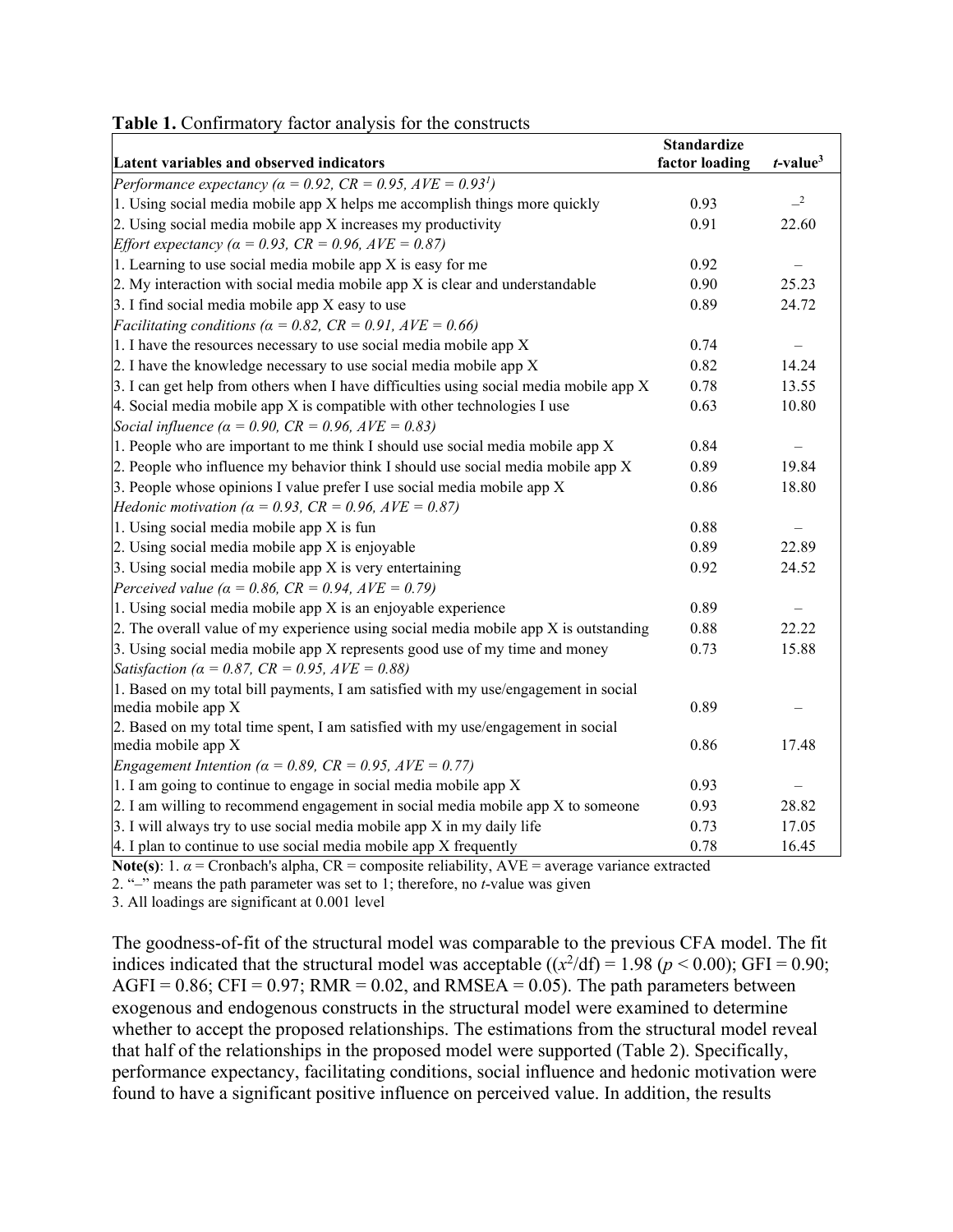confirmed the positive impact of facilitating conditions on satisfaction. Furthermore, the results showed a positive effect of perceived value on satisfaction, and both perceived value and satisfaction were found to have a significant positive effect on Chinese older adults' intention to engage in social networking technology. Surprisingly, the impact of hedonic motivation on Chinese older adults' satisfaction with using social networking technology was negative.

|                        |                         |                      | <b>Standardized</b> |                 |                 |                |
|------------------------|-------------------------|----------------------|---------------------|-----------------|-----------------|----------------|
| <b>Hypotheses From</b> |                         | Tо                   | coefficient         | <i>T</i> -value | <i>p</i> -value | <b>Results</b> |
| H <sub>1</sub> a       | Performance expectancy  | Perceived value      | 0.18                | 3.28            | $\leq 0.01$     | Support        |
| H1b                    | Performance expectancy  | Satisfaction         | $-0.03$             | $-0.43$         | >0.05           | No support     |
| H2a                    | Effort expectancy       | Perceived value      | $-0.11$             | $-1.62$         | >0.05           | No support     |
| H2b                    | Effort expectancy       | Satisfaction         | $-0.0.13$           | $-1.38$         | >0.05           | No support     |
| H3a                    | Social influence        | Perceived value      | 0.16                | 2.67            | $\leq 0.05$     | Support        |
| H3b                    | Social influence        | Satisfaction         | 0.02                | 0.29            | >0.05           | No support     |
| H4a                    | Facilitating conditions | Perceived value      | 0.18                | 2.15            | $\leq 0.05$     | Support        |
| H4b                    | Facilitating conditions | Satisfaction         | 0.34                | 2.83            | < 0.05          | Support        |
| H <sub>5</sub> a       | Hedonic motivation      | Perceived value      | 0.59                | 9.14            | < 0.001         | Support        |
| H5b                    | Hedonic motivation      | Satisfaction         | $-0.25$             | $-2.10$         | $\leq 0.05$     | No support     |
| H <sub>6</sub> a       | Perceived value         | Satisfaction         | 0.82                | 5.35            | < 0.001         | Support        |
| H <sub>6</sub> b       | Perceived value         | Engagement intention | 0.74                | 11.31           | < 0.001         | Support        |
| H7                     | Satisfaction            | Engagement intention | 0.14                | 2.25            | < 0.05          | Support        |

**Table 2.** Structural model estimates

### **Discussion**

Effect of performance expectancy and social influence on perceived value and satisfaction

The analysis results reveal that performance expectancy and social influence directly increase Chinese older adults' perceived value of using social networking technology; however, they do not have a significant direct impact on satisfaction. The results indicate that these two constructs have a significant and direct impact on older adults' cognitive evaluation of their social media use, but they do not directly impact the older adults' affective state. Our study confirms the previous research regarding the important role of perceived benefits and social influence in consumer adoption and use of ICT (Venkatesh *et al.*, 2012, 2016). Particularly, the study is consistent with previous studies evidencing that performance expectancy and social influence are two strong determinants in older adults' positive perception of values when using social media (Lee and Coughlin, 2015; Macedo, 2017; Zhou, 2019).

Social networking technology brings older people many conveniences and provides an ideal platform for maintaining relationships with both family ties and non-family ties to engage in social contact regardless of geographical location or time (Yu *et al.*, 2016). As an important source of social, recreational and health information, it supports Chinese older adults to freely generate content and share their self-generated content with family, friends and community members (Zhou, 2019). The primary motivation for older adults' adoption of social networking technology is to connect with family members such as adult children, relatives and grandchildren so they can keep up with their children's and other family members' lives. In fact, older adults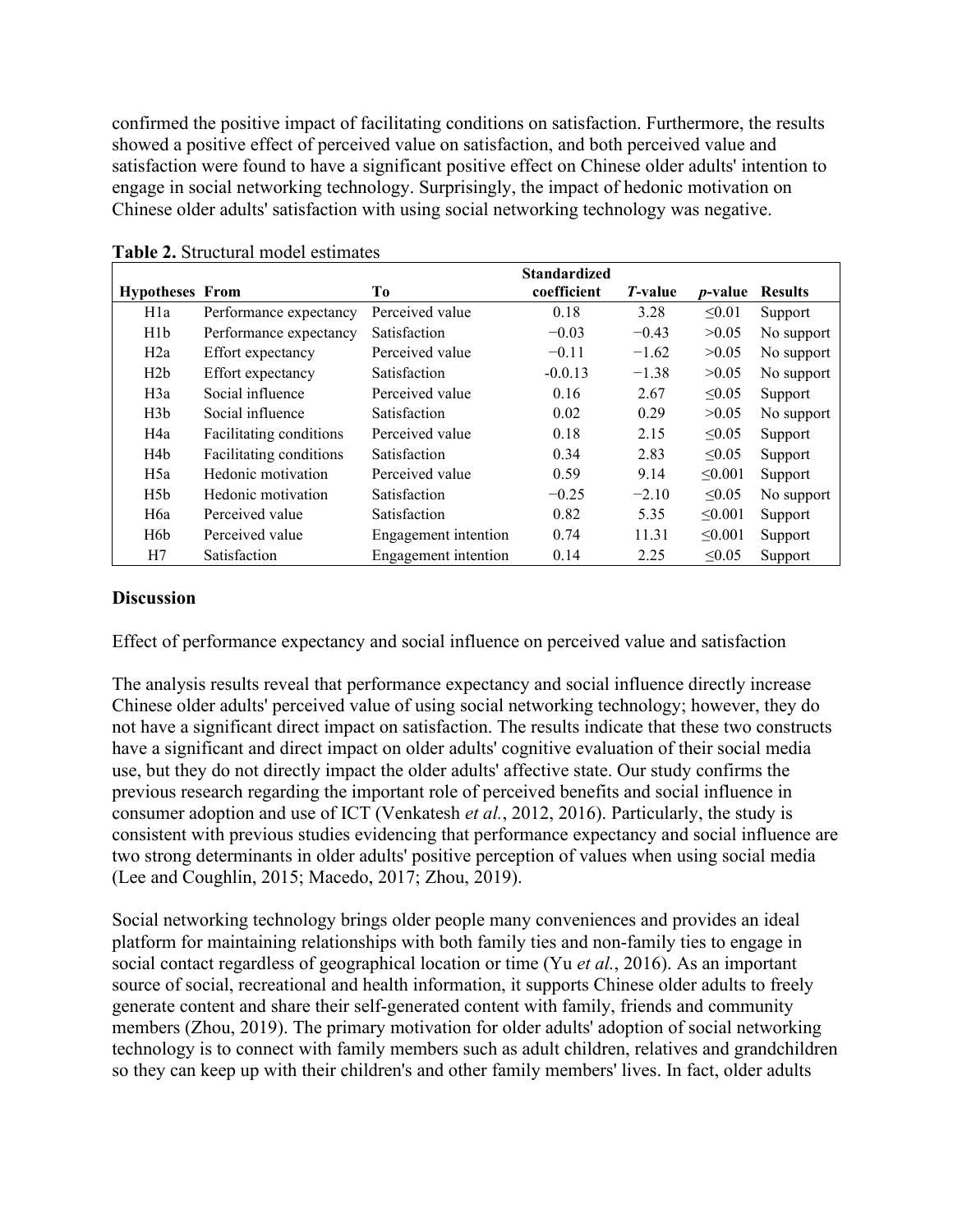indicated that exchanging messages and pictures between younger and older generations is vital in learning social networking technology (Coelho and Duarte, 2016).

Effect of facilitating conditions on perceived value and satisfaction

Facilitating conditions were found to have a significant and direct impact on Chinese older adults' perceived value and satisfaction. These results are consistent with the UTAUT2 and ECM assumptions and confirm the essential role of facilitating conditions in previous research on older adults' use of ICT (Lee and Coughlin, 2015; Macedo, 2017). A Pew Research Center report shows that the majority of older adults lack confidence in their ability to use new digital devices to complete online tasks, and older groups comprise a larger share of those who are described as "digitally unprepared" (Anderson and Perrin, 2017). While Chinese older adults feel the positive impacts of SNS on society and people's lives, most of them still need help with using social media apps. The study demonstrates that Chinese older adults view the availability of resources, knowledge and support as essential for using social media, and these facilitating conditions greatly increase their perceived value and satisfaction.

Effect of hedonic motivation on perceived value and satisfaction

Hedonic motivation has a direct positive impact on perceived value, which confirms previous studies regarding the important role of hedonic motivation in the context of consumer technology usage (Tang *et al.*, 2019; Venkatesh *et al.*, 2012, 2016). Chinese older adults find it enjoyable to post videos and pictures and use video and voice call functions.

Interestingly and surprisingly, the unexpected result, the strong negative effect of hedonic motivation on satisfaction, implies that hedonic motivation does not lead to older adults' satisfaction with their social media experience. One possible explanation could be that Chinese older adults feel they spend too much time on social media. As social media is used in many different ways and more frequently, it is likely that people are obsessed with social media and spend too much time in the virtual world, which consumes a person's time, energy and attention and impairs other important life areas. Although Chinese older adults enjoy using social media to get news information and stay connected with friends and family, they are also the primary target of false or misleading news and advertisements on social media platforms. Their unpleasant experience with undesirable or unreliable information on social media could also negatively affect their satisfaction with social networking technology.

Effect of effort expectancy on perceived value and satisfaction

One interesting result from the study shows the effort expectancy construct has no significant influence on perceived value or satisfaction, indicating the degree of ease associated with social media use does not affect Chinese older adults' perceived value of and satisfaction with social media. These results do not confirm the findings from Venkatesh *et al.* (2012) or Macedo (2017). A possible explanation could be that social media interfaces are generally user-friendly. It is likely that older adults can use social media quickly with the help and support of family members and friends. In addition, some mobile companies offer phone models specifically designed for older adults. Efforts have been made in China to develop senior-friendly interfaces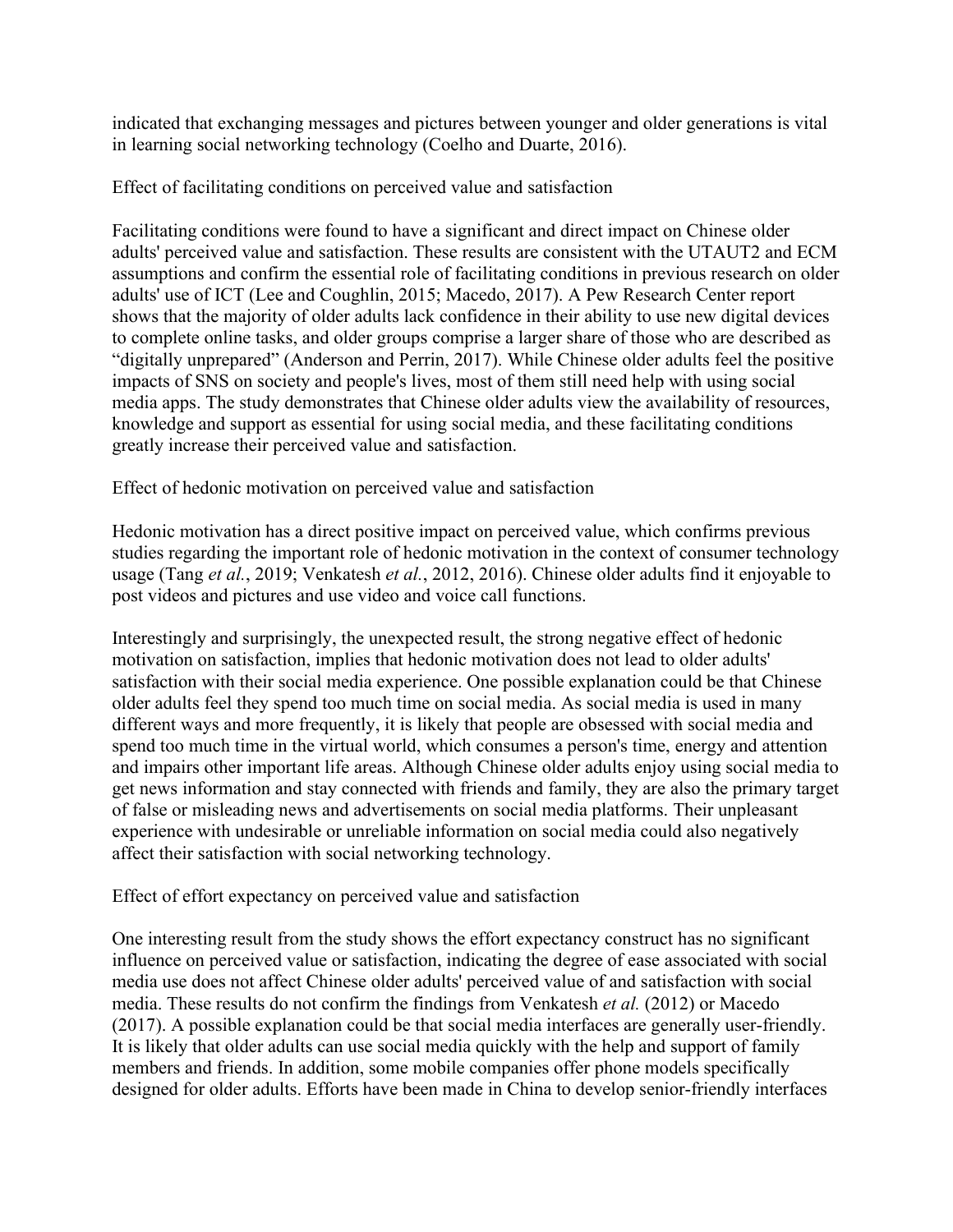to facilitate older adults' use of the Internet, such as larger fonts, high contrast background, easyto-operate keyboards and better video and audio applications (Pan and Jordan-Marsh, 2010). The system's senior-friendly interface design proved to significantly reduce Chinese older adults' anxiety about Internet use (Pan and Jordan-Marsh, 2010).

Linkages between perceived value, satisfaction and engagement intention

The study findings demonstrate that perceived value strongly influences older adults' satisfaction, and both perceived value and satisfaction strongly impact engagement intention. Although both perceived value and satisfaction show a positive effect on Chinese older adults' engagement intention, we found that perceived value is a much stronger factor than satisfaction in influencing engagement intention to use social media.

The strong and positive impact of perceived value on satisfaction confirms previous research on the relationship between perceived value and satisfaction (Kim *et al.*, 2013; Yang and Peterson, 2004). Perceived value is a key driver of customer satisfaction, which, in turn, positively affects engagement intention. Furthermore, perceived value has a direct and significant influence on engagement intention. These findings demonstrate the mediating role of satisfaction regarding the relationships between perceived value and engagement intention.

### **Implications**

### Theoretical implications

This study examines SNSs user behavior in an understudied population, Chinese older adults, just as this population is rapidly embracing Internet technologies. From a theoretical perspective, this study has provided evidence supporting the validity of jointly using UTAUT2 and ECM as relevant theoretical bases to effectively explain social media user behavior in the context of Chinese older adults. This empirical study enhances our understanding of the nature and strength of the relationships between the drivers of social media use and Chinese older adults' use and engagement behavior.

Prior research on older adults' adoption of technology has reviewed factors associated with their adoption and use of technology (Lee and Coughlin, 2015) or employed the widely used technology acceptance model (TAM) (Pan and Jordan-Marsh, 2010). However, the factors in Lee and Coughlin (2015) have not been specifically tested with older age groups. The TAM is limited by its parsimony, as it cannot provide sufficient information for understanding older adults' perceptions and use of social media. Previous UTAUT2-related studies focused mainly on consumer technology acceptance and use in developed countries and by younger user populations. Few studies have focused on the older user population in emerging markets. Thus, this study contributes to the literature by assessing the effectiveness of the proposed integrative model on Chinese older adults' use of social networking technology. Moreover, the holistic and integrative model proposed is beyond the concept of technology acceptance. It examines the concept of engagement specifically in the social media context. The results provide empirical evidence for the factors impacting social media user engagement, including the drivers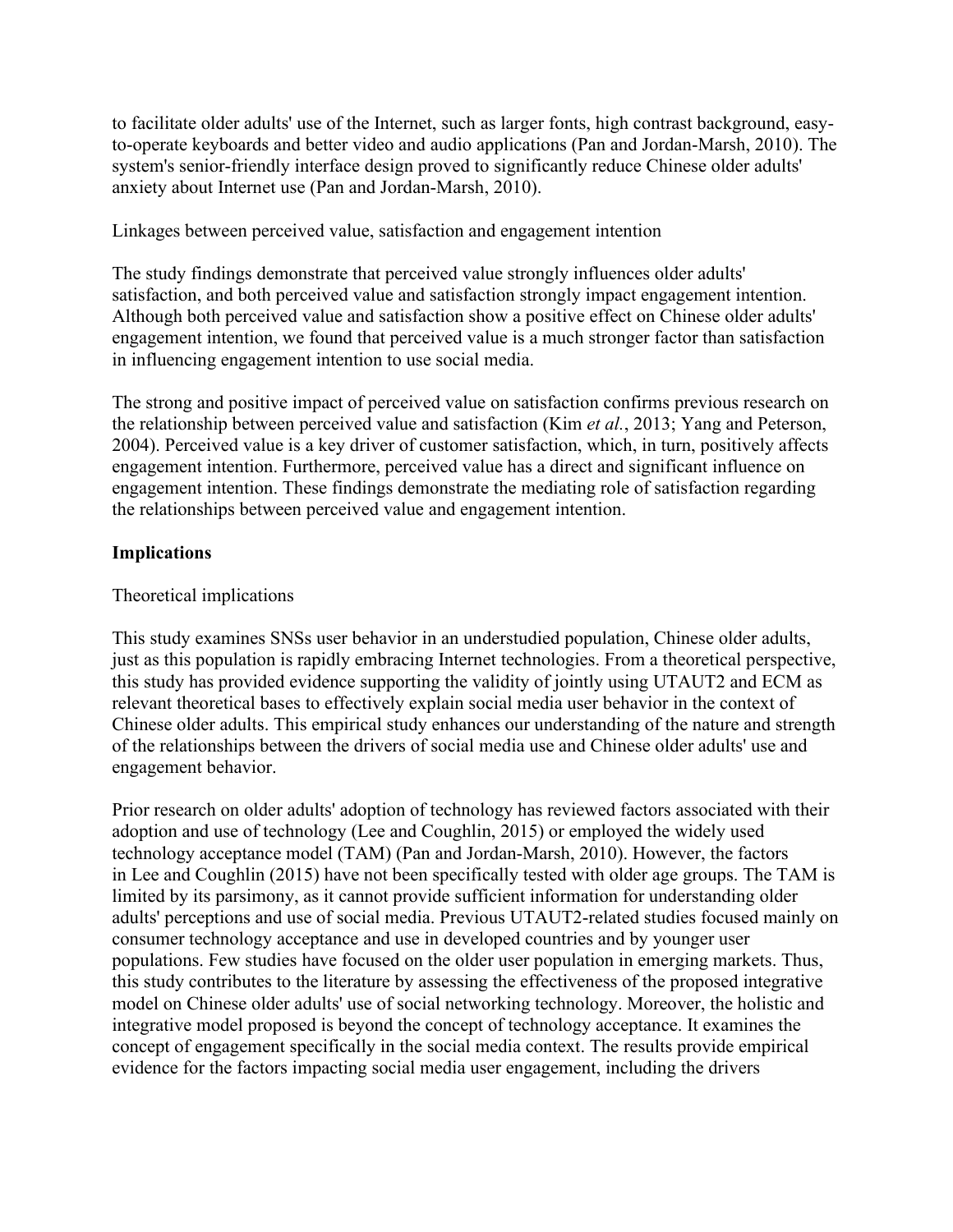(performance expectancy, effort expectancy, social influence, facilitating conditions and hedonic motivation), perceived value and satisfaction.

### Practical implications

To understand the practical implications, it is necessary to explain the dynamics of Chinese older adults' lives. Due to China's one-child per family policy since the late 1970s, Chinese older adults aged 50 or over are experiencing dramatic changes in family dynamics. Many of them are facing empty-nest syndrome as their children have left home for college or a job. More Chinese older adults live separately from their children and grandchildren. Moreover, unlike previous generations, many Chinese older adults today are not expected to take care of their grandchildren, since young couples in China, especially in cities, want to raise their kids themselves, following the Western culture. As a result, they do not have to center their lives around their grandchildren and have free time to pursue their own interests. With fewer family responsibilities, older adults are curious about what is happening in society, in China, around the world and what other people are doing.

The results of the positive and strong effects of performance expectancy, social influence, facilitating conditions and hedonic motivation on perceived value indicate that Chinese older adults acknowledge and appreciate the usefulness, benefits and enjoyment social networking technology brings to their lives. People within Chinese older adults' social groups such as family members, friends and close community members motivate older adults to use and realize the value of social networking technology. They act as advocates of social networking technology, promoting its use and providing guidance in using SNSs. The dramatically increased availability of smartphones, mobile Internet and high-speed Internet connections in people's daily lives and the free social media apps enable more Chinese older adults to easily see and understand the benefits of social networking technology. There are some "voluntary nonusers" who are currently quite content without social media in their lives. However, with more of their family members and friends using social media, the benefits of social networking technology may motivate them to become future social media users.

Among the five determinants of social media use, only facilitating conditions have a strong and positive direct effect on satisfaction, implying the utmost importance of facilitating conditions in older adults' satisfaction with social media. With more seniors living alone, Chinese older adults may experience difficulties in getting support from their children, grandchildren and young neighbors. Policymakers and practitioners need to build better conditions to facilitate Chinese older adults' social media use. Good technical support for older adults should be patient, paced, jargon-free, accessible and long-term (Pan and Jordan-Marsh, 2010). It is important that young people are patient and understand the specific needs and difficulties older adults have. Xie's (2007) study found that older Chinese were more satisfied and comfortable with support from their peers since they shared similar learning experiences and were easy to communicate with. Future interventions to promote older adults' social media use should recognize the importance of peer-learning.

It is important to help older adults understand how to use social media safely and appropriately. Although Chinese older adults enjoy using social media, they should not be obsessed with it.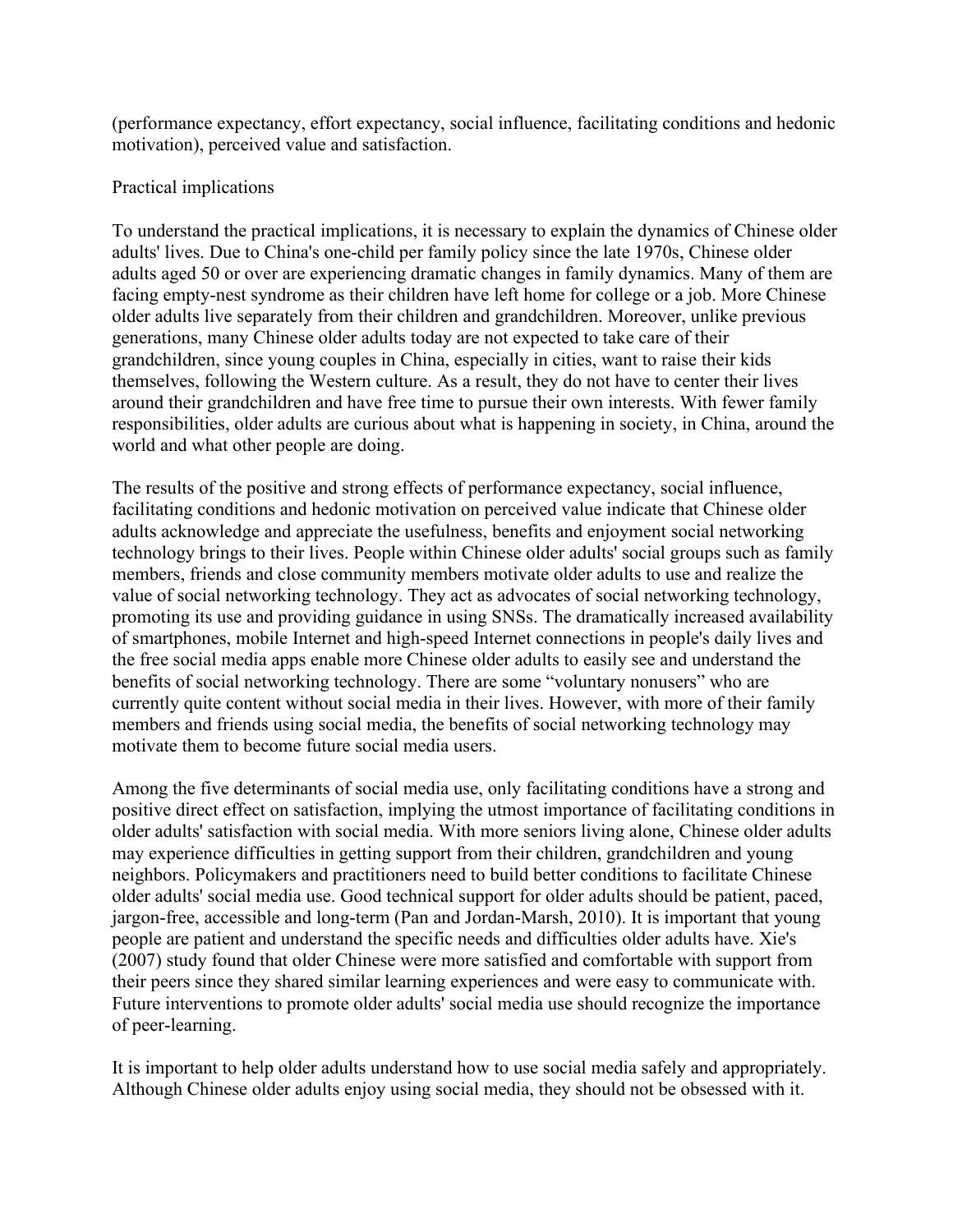They should not treat social media as a complete replacement for in-person interaction. They need to be aware of the risks in social media use, such as unreliable information and false advertisement. Literature suggested that constructive use of social media is associated with increased psychological well-being, enhanced cognitive functioning, self-efficacy, wider social networks, a greater sense of community and independent lifestyle, and thus is expected to improve the lives of older adults in many ways (Yu *et al.*, 2016).

Successful technologies in the consumer use context are not just simply usable; they should engage users. Technology engagement is beyond technology acceptance, as engagement consists of the user's ongoing activities, attitude and intrinsic interest (Kim *et al.*, 2013). The findings of the study suggest that older adults' engagement intention toward social media can be generated by improving their satisfaction and offering high perceived value. Perceived value is a key driver of satisfaction. The study suggests that Internet and social media firms should provide a product portfolio and value-added free services that are in demand to increase the perceived value of social media for Chinese older adults. When technology firms develop an environment that fosters user engagement in using the product or service, they can achieve a higher level of user loyalty and better product/brand image, thus increasing their competitiveness in the market.

### **Limitations and future directions**

Several limitations of the study need to be addressed. First, our study sample consisted of a convenience sample of Chinese older adults within limited geographical locations, which may have skewed the results due to their more frequent use of SNSs; thus, caution should be taken when generalizing the research findings. Second, the study was limited to the context of Chinese older adults. Future cross-cultural study could provide more insights into the behavior of older consumers. Third, we only included Chinese public social media platforms and did not consider community types. Fourth, we did not integrate other socio-demographic or psychological variables. Future research may integrate the comprehensiveness of the research model developed in this study with socio-demographic variables and other psychological constructs to assess social media use behavior more accurately among older adults.

### **Acknowledgements**

The authors are grateful for valuable comments from two anonymous reviewers.

*Funding*: The author(s) received no financial support for the research, authorship and/or publication of this article.

*Declaration of conflicting interest*: The author(s) declare no potential conflicts of interest with respect to the research, authorship and/or publication of this article.

### **References**

Anderson, M. and Perrin, A. (2017), "*Tech adoption climbs among older adults*", available at: [https://www.pewinternet.org/2017/05/17/tech-adoption-climbs-among-older](https://www.pewinternet.org/2017/05/17/tech-adoption-climbs-among-older-adults/)[adults/](https://www.pewinternet.org/2017/05/17/tech-adoption-climbs-among-older-adults/) (accessed 9 June 2019).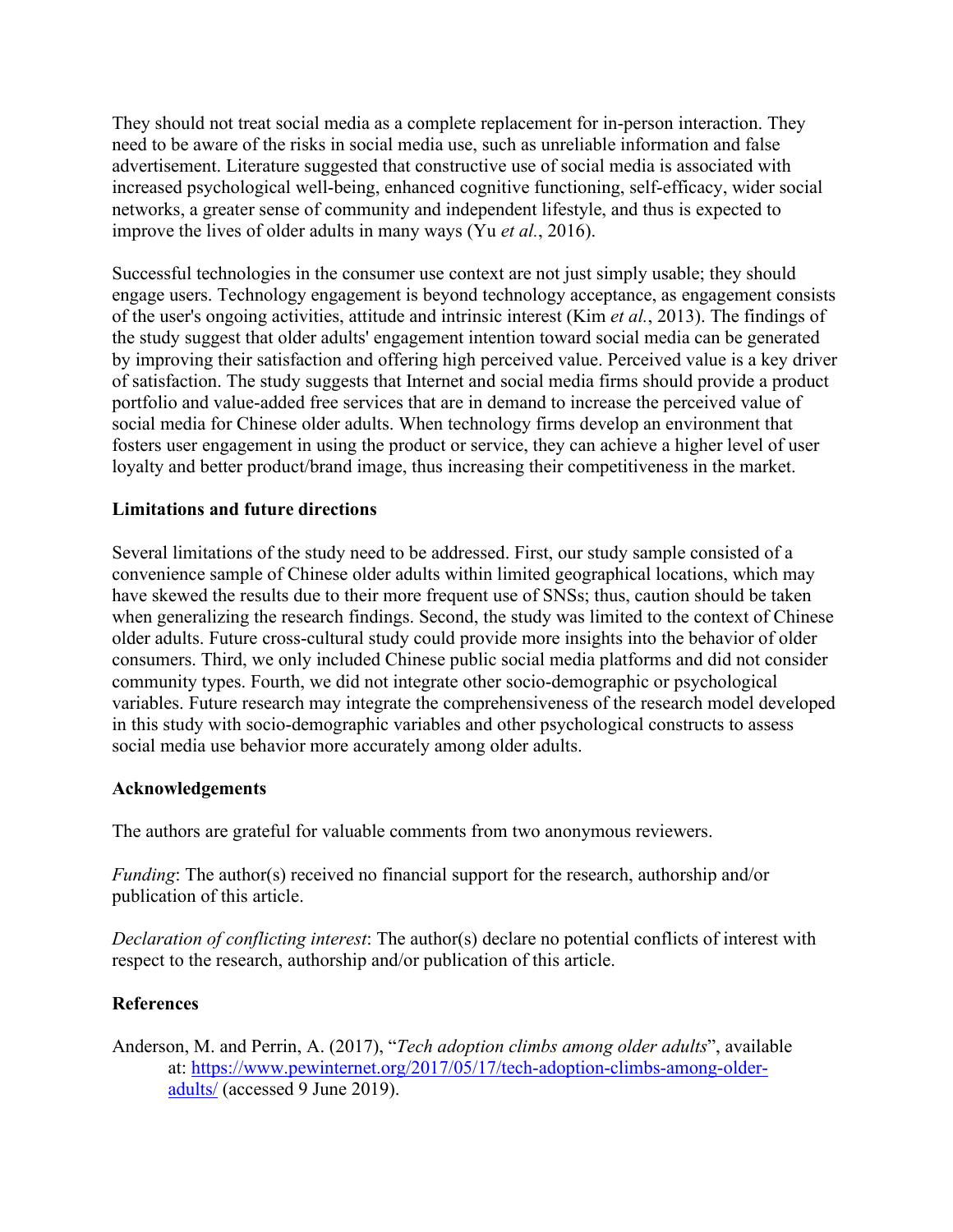- Berkowsky, R.W., Sharit, J. and Czaja, S.J. (2018), "*Factors predicting decisions about technology adoption among older adults*", Innovation in Aging, Vol. 1 No. 3, pp. 1-12.
- Bhattacherjee, A. (2001), "*Understanding information systems continuance: an expectationconfirmation model*", MIS Quarterly, Vol. 25 No. 3, pp. 351-370.
- Brislin, R.W. (1980), "Translation and content analysis of oral and written materials", in Triandis, H.C. and Berry, J.W. (Eds), Handbook of Cross-Cultural Psychology, Allyn and Bacon, Boston, MA, pp. 389-444.
- Carstensen, L.L., Fung, H.H. and Charles, S.T. (2003), "*Socioemotional selectivity theory and the regulation of emotion in the second half of life*", Motivation and Emotion, Vol. 27 No. 2, pp. 103-123.
- Chang, Y.P. and Zhu, D.H. (2012), "*The role of perceived social capital and flow experience in building users' continuance intention to social networking sites in China*", Computers in Human Behavior, Vol. 28 No. 3, pp. 995-1001.
- China Internet Network Information Center (2013), "*Statistical report on internet development in China (January 2013)*", available at: <https://cnnic.com.cn/IDR/ReportDownloads/201302/P020130312536825920279.pdf> ( accessed 16 November 2019).
- China Internet Network Information Center (2020), "*Statistical report on internet development in China (April 2020)*", available at: <https://cnnic.com.cn/IDR/ReportDownloads/> (accessed 15 September 2020).
- Coelho, J. and Duarte, C. (2016), "*A literature survey on older adults' use of social network services and social applications*", Computers in Human Behavior, Vol. 58, pp. 187-205.
- Douglas, S.P. and Craig, C.S. (2007), "*Collaborative and iterative translation: an alternative approach to back translation*", Journal of International Marketing, Vol. 15 No. 1, pp. 30- 43.
- Gao, L. and Bai, X. (2014), "*An empirical study on continuance intention of mobile social networking services: integrating the IS success model, network externalities and flow theory*", Asia Pacific Journal of Marketing and Logistics, Vol. 26 No. 2, pp. 168-189.
- Hair, J.F., Black, W.C., Babin, B.J. and Anderson, R.E. (2010), Multivariate Data Analysis, 7th ed., Prentice Hall, Upper Saddle River, NJ.
- Hauk, N., Hüffmeier, J. and Krumm, S. (2018), "*Ready to be a silver surfer? A meta-analysis on the relationship between chronological age and technology acceptance*", Computers in Human Behavior, Vol. 84, pp. 304-319.
- Hu, T., Stafford, T.F., Kettinger, W.J., Zhang, X.P. and Dai, H. (2018), "*Formation and effect of social media usage habit*", Journal of Computer Information Systems, Vol. 58 No. 4, pp. 334-343.
- Hunsaker, A. and Hargittai, E. (2018), "*A review of Internet use among older adults*", New Media and Society, Vol. 20 No. 10, pp. 3937-3954.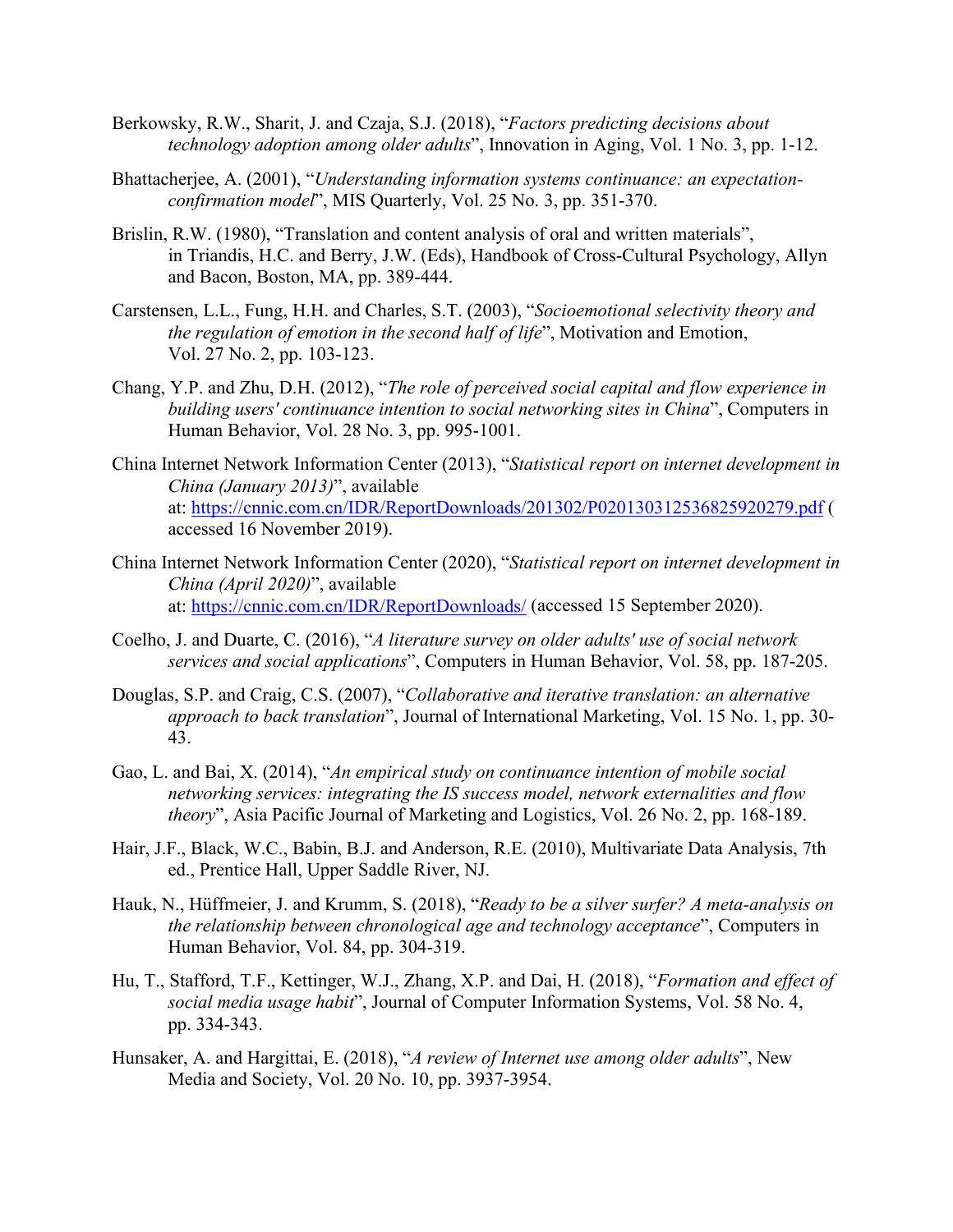- Kim, Y.H., Kim, D.J. and Wachter, K. (2013), "*A study of mobile user engagement (MoEN): engagement motivations, perceived value, satisfaction, and continued engagement intention*", Decision Support Systems, Vol. 56, pp. 361-370.
- Krasnova, H., Veltri, N.F., Eling, N. and Buxmann, P. (2017), "*Why men and women continue to use social networking sites: the role of gender differences*", The Journal of Strategic Information Systems, Vol. 26 No. 4, pp. 261-284.
- Kuoppamäki, S.-M., Taipale, S. and Wilska, T.-A. (2017), "*The use of mobile technology for online shopping and entertainment among older adults in Finland*", Telematics and Informatics, Vol. 34 No. 4, pp. 110-117.
- Lee, C. and Coughlin, J.F. (2015), "*PERSPECTIVE: older adults' adoption of technology: an integrated approach to identifying determinants and barriers*", Journal of Product Innovation Management, Vol. 32 No. 5, pp. 747-759.
- Macedo, I.M. (2017), "*Predicting the acceptance and use of information and communication technology by older adults: an empirical examination of the revised UTAUT2*", Computers in Human Behavior, Vol. 75, pp. 935-948.
- Martín-Consuegra, D., Díaz, E., Gómez, M. and Molina, A. (2019), "*Examining consumer luxury brand-related behavior intentions in a social media context: the moderating role of hedonic and utilitarian motivations*", Physiology and Behavior, Vol. 200, pp. 104-110.
- Naqvi, M., Li, S., Jiang, Y. and Naqvi Muhammad Hasnain, A. (2019), "*The rise of social networking sites: an empirical investigation applying demographic differences and the technology acceptance model*", Asia Pacific Journal of Marketing and Logistics, Vol. 32 No. 1, pp. 232-252.
- O'Brien, H.L. and Toms, E.G. (2008), "*What is user engagement? A conceptual framework for defining user engagement with technology*", Journal of the American Society for Information Science and Technology, Vol. 59 No. 6, pp. 938-955.
- Oliver, R.L. (1999), "*Whence consumer loyalty?*", Journal of Marketing, Vol. 63 Special issue, pp. 33-44.
- Pan, S. and Jordan-Marsh, M. (2010), "*Internet use intention and adoption among Chinese older adults: from the expanded technology acceptance model perspective*", Computers in Human Behavior, Vol. 26 No. 5, pp. 1111-1119.
- Statista (2020a), "*Distribution of internet users worldwide as of 2019, by age group*", available at: [https://www.statista.com/statistics/272365/age-distribution-of-internet-users](https://www.statista.com/statistics/272365/age-distribution-of-internet-users-worldwide/)[worldwide/](https://www.statista.com/statistics/272365/age-distribution-of-internet-users-worldwide/) (accessed 15 September 2020).
- Statista (2020b), "*Number of social network users in China from 2017 to 2019 with a forecast until 2025*", available at: [https://www.statista.com/statistics/277586/number-of-social](https://www.statista.com/statistics/277586/number-of-social-network-users-in-china/)[network-users-in-china/](https://www.statista.com/statistics/277586/number-of-social-network-users-in-china/) (accessed 15 December 2020).
- Tang, J., Zhang, B. and Akram, U. (2019), "*User willingness to purchase applications on mobile intelligent devices: evidence from app store*", Asia Pacific Journal of Marketing and Logistics, Vol. 32 No. 8, pp. 1629-1649.